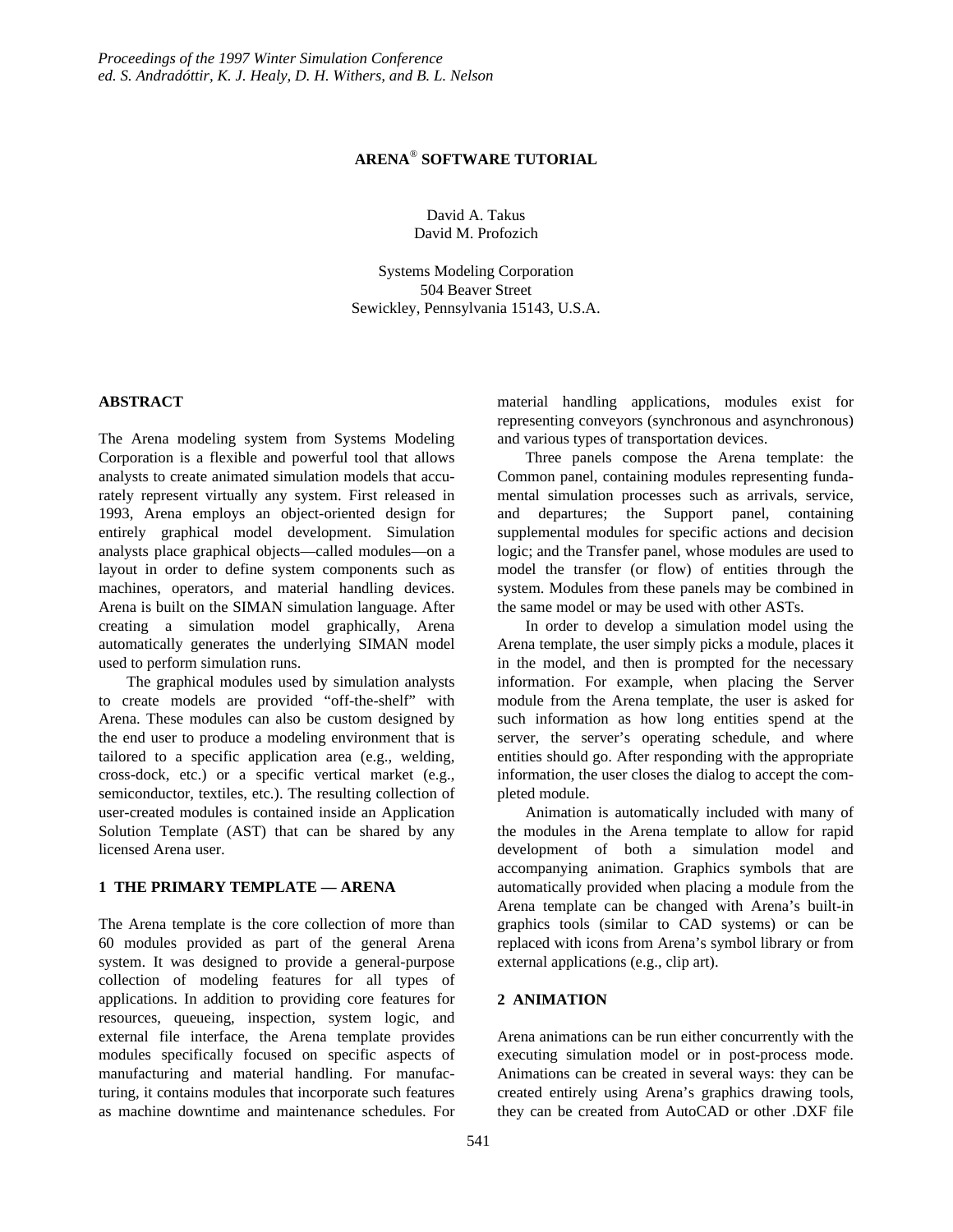formats, they can be created in other tools and imported to Arena via Active X (formerly known as OLE), they can be created by using other Windows®-compliant drawing systems that can be pasted into Arena layouts, or any combination of the above.

Arena's drawing tools include all standard CAD objects (e.g., rectangle, ellipse, arc, text, etc.) and provides virtually unlimited color selection. Arena's interface with .DXF file formats was developed to allow for a direct import of CAD drawings to provide the animation background and dynamic icons. Once the drawings have been imported to Arena, the user can take advantage of Arena's drawing tool to embellish the layout. Dynamic paths contained in the CAD drawing can be used directly in Arena by "promoting" the paths. .DXF files containing dynamic icons can also be used in Arena.

Arena includes various animation options for realtime display of model statistics. For example, the user can place dynamic plots, histograms, levels, and time clocks directly within a simulation in order to illustrate system status as the model performs. This information is displayed on a real-time basis as well as on a postprocess basis in the Arena statistical summary report.

#### **3 FLOWCHART MODEL DEVELOPMENT**

Arena was designed to make creating simulation models an entirely graphical process. All system behaviors are represented by using the graphical modules described above. For system logic such as IF/THEN/ELSE-type branching and queue selection rules, the user creates a flowchart of his system by placing the appropriate graphical modules on the Arena layout and directly connecting these modules. Non-animated modules from the Arena template that make up the majority of this flowchart can be freely interspersed with modules that contain animation.

### **4 MODEL JUMP-START WIZARD**

When first starting a simulation model in Arena, the user may opt to utilize the Model Jump-Start Wizard. This technology allows for the rapid description of key system parameters such as the number of stations, entity or product information, and other data relevant to a model. After answering a series of questions regarding the new model, the Model Jump-Start Wizard rapidly creates a base-level simulation model using this information.

The Model Jump-Start Wizard was designed for users who are new to simulation and Arena, as well as for those who are more experienced. More experienced users typically use the Wizard to build a base level application quickly that they will substantially embellish

using modules from the Arena template or other AST's outside of the Wizard itself.

# **5 CUSTOM DEVELOPMENT OF AST'S WITH ARENA PROFESSIONAL EDITION**

A user can create a customized collection of graphical modules by using the features contained in the Professional Edition version of Arena. For example, a user working in the automotive industry may wish to develop a custom AST that contains modules for simulating welding lines quickly. User-created modules have focused dialogs, animation, and modeling functionality. Arena's hierarchy allows for the creation of higher-level modules from those contained in the Arena template, the SIMAN template, and/or other AST's.

Various AST's exist on the market today—some of which have been created and commercialized by Systems Modeling Corporation, others that were developed by other organizations who are licensed users for Arena Professional Edition. Currently available AST's include BP\$im, Call\$im, and HiSpeed\$im from Systems Modeling. Other organizations have developed AST's for such applications as automotive, production, process/chemical systems, forest resource management, and railroad operations.

#### **6 SIMAN**

The core technology of Arena is the SIMAN simulation language. The modules contained in the Arena template were created using SIMAN's modeling blocks as their components. This hierarchical concept prevails throughout the Arena template and other AST's that can be used within Arena. SIMAN blocks are made available to all Arena users in the SIMAN template.

SIMAN modules provide the user with increased flexibility and increased control of detailed system logic. Those users who have become accustomed to writing SIMAN code directly in a text editor are able to do so within Arena. In this case, Arena provides an option for directly recognizing this code, which is contained in a file external to the Arena graphical modeling environment.

## **7 INTEGRATION VIA ACTIVE X, DAO, AND ODBC**

Arena is a Microsoft® Windows® 95 and Windows® NT compliant product. The entire product was developed using Microsoft's Foundation Classes (MFC) and is written in object-oriented Visual C++™. This allows users to leverage Microsoft's open architecture to integrate external data and applications with Arena models.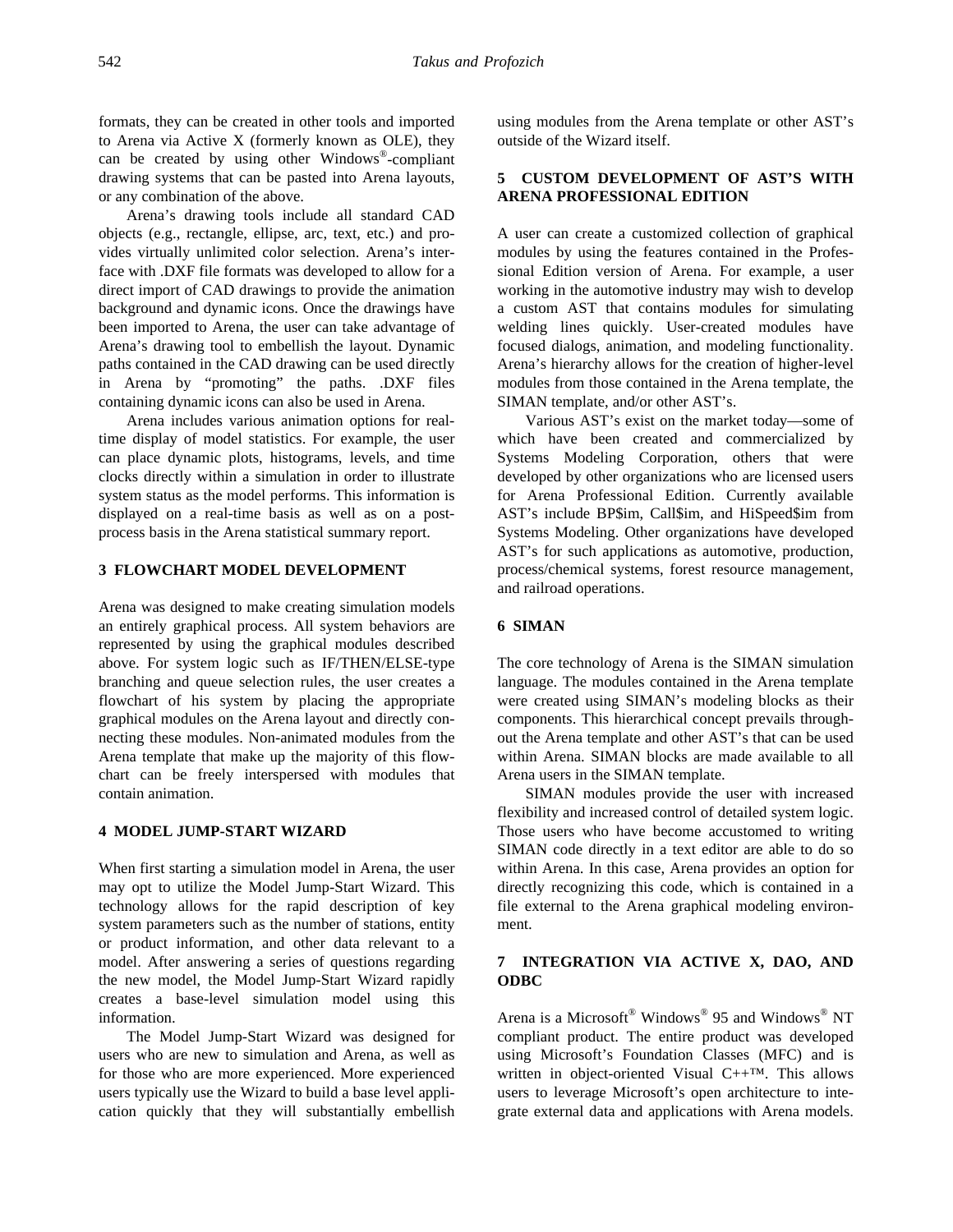in all Microsoft® Office products. Arena's support of Active X (formerly known as OLE) allows the user to embed other technologies such as Excel® spreadsheets, Microsoft® Word files, clipart, and Microsoft® PowerPoint® presentations within

simulation models. Arena's support of DAO (Data Access Objects) and ODBC (Open Database Connectivity) allows the user to integrate all database systems that are compliant with Microsoft's ODBC standard. Model data contained in products like FoxPro® database, Excel®, Oracle®, Informix®, and many others can easily be read into an Arena model without taking the time to enter it manually. For example, if a user has an  $\text{Excel}^{\circledast}$  file containing information on a manufacturing process plan, it can be directly imported to an Arena model via an ODBC wizard.

# **8 INPUT/OUTPUT ANALYZERS**

Arena contains additional tools that are valuable for successfully conducting entire simulation projects. The Input Analyzer is useful for determining an appropriate distribution for input to an Arena model. The Input Analyzer allows the user to take raw data (e.g., time studies on process breakdowns or historically based order level information) and fit it to a statistical distribution. This distribution then can be incorporated directly into your model.

The Output Analyzer is used to display and analyze model data after the simulation run (or runs) has been performed. Graphical display options include plots, correlograms, histograms, and more. Multiple replications can be displayed on a single chart or can be lumped together for display of the aggregate performance over multiple runs. The Output Analyzer also provides analysis features such as confidence intervals, one-way analysis of variance, and comparisons (of multiple systems). Both the Input and Output Analyzers are directly available on the Arena Tools menu.

## **9 SCENARIO MANAGER**

In order to manage the execution of multiple simulation runs, Arena's Scenario Manager provides an integrated environment for easy setup. The Scenario Manager allows the user to specify multiple executions (scenarios) of a model to be run on a batch basis. For example, once a valid model has been developed accurately representing the user's system, it is often useful to find out what the effects are on that system

based on whether input1, input2, or input3 is used. The output from these runs can then be analyzed via output reports or within the Output Analyzer.

# **10 REAL-TIME CONTROL/MONITORING**

An extension to Arena (called Arena RT) is available for the purpose of using a simulation model to interact with external client applications. This interaction is performed via an online messaging system. For example, the simulation model might contain aggregate-level system logic that sends tasks in real-time to a facility's shop floor control system. In this case, Arena's client might be a messaging queue that interfaces directly with PLCs. After completion of this operation (automated or manual), a message is sent back to the model so that the simulation can be updated and further instructions can be issued. During the execution of the model, the simulation and actual shop floor could operate concurrently. The animation could serve as a real-time monitoring device.

In addition to providing real-time control and monitoring of the shop floor, Arena RT provides the ability to spawn a concurrent model session so that the shop floor manager can look ahead at system performance while the factory is operating. This allows for the change of system configuration parameters in order to improve performance.

### **11 CONCLUSION**

This paper has provided a basic overview of the Arena simulation system. A more complete review of the product can be arranged by contacting Systems Modeling Corporation. Also, additional information can be obtained on vertical market AST's offered for use in conjunction with Arena.

Arena is currently installed in more than 1,500 sites worldwide. It has been successfully used to simulate many types of manufacturing systems (e.g., automotive, aerospace, electronics, consumer goods, etc.) as well as applications in BPR, health care, call centers, warehousing, distribution, and more.

Arena has been certified by Microsoft<sup>®</sup> as a fully compliant Windows® 95 and Windows® NT application.

### **AUTHOR BIOGRAPHIES**

**DAVID TAKUS** is senior software developer at Systems Modeling Corp., a role which allows him the freedom to pretty much run rampant through nearly all parts of the Arena product code base. Prior to joining SM in 1989, he worked for General Motors Corporation's Truck and Bus Group, where he was one